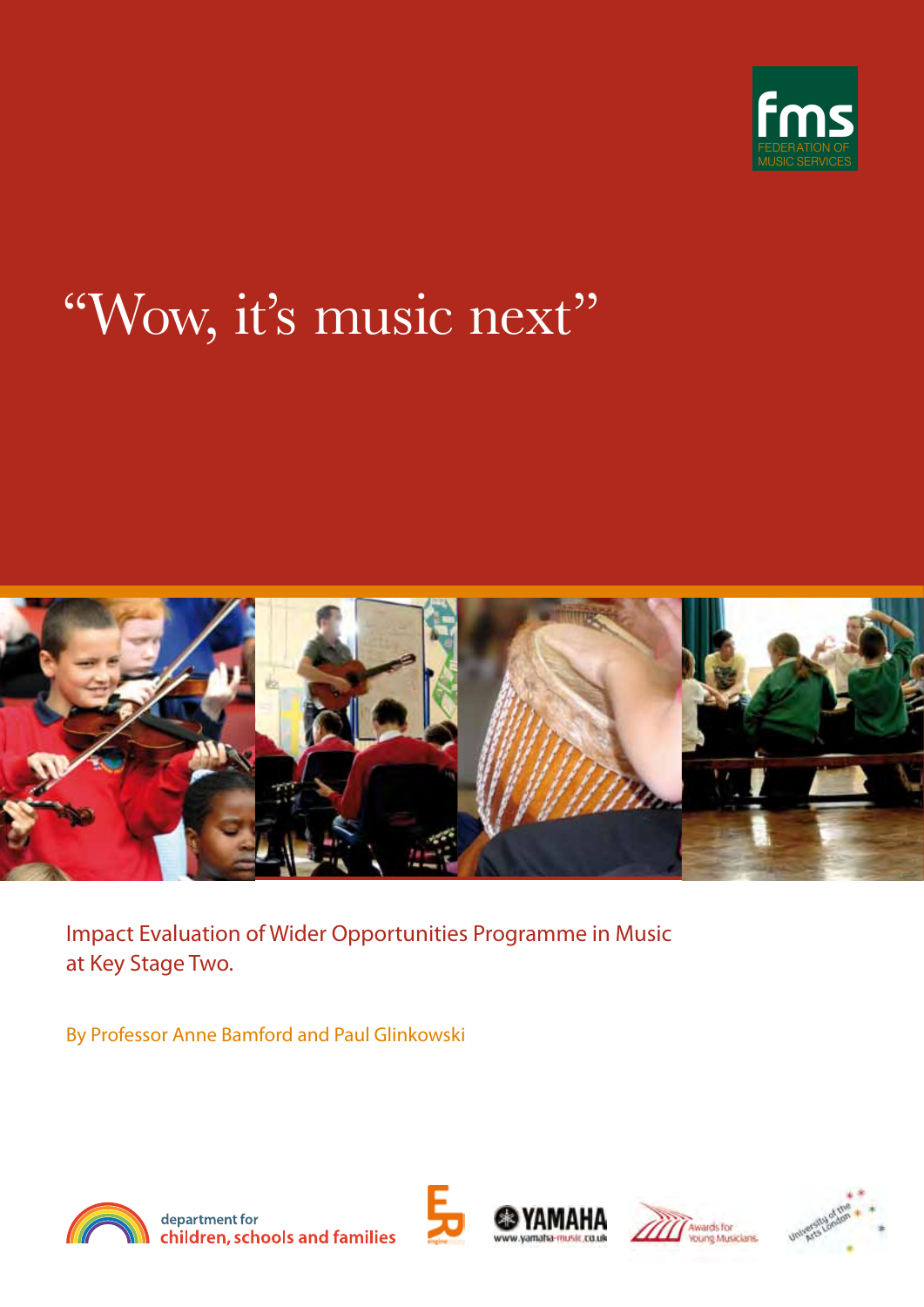

## Acknowledgements

This impact evaluation would not have been possible without the contribution of a large number of individuals and organisations. The FMS is particularly indebted to Professor Anne Bamford and Paul Glinkowski who led the research and to all those in the Engine Room who supported the process. We would like to thank everyone in schools and music services whose hospitality made the research team feel very welcome. The time and support afforded and honesty of responses given were crucial to the success of the project.

We thank sincerely all those involved in the field research, organising school visits, making arrangements for meetings and bringing people together. We are also indebted to everyone who took part in the focus groups and the panel of experts who contributed in the Research Board; their role in providing critical support has been invaluable.

Thanks are also extended to Jennifer Hopkins who co-ordinated the field work, provided contextual information and logistical support. As ever, we are grateful for the dedicated contributions of the FMS team and in particular Sarah and Douglas Adamson. The research has benefited greatly from their input. We must also mention the constant encouragement from Richard Hallam, National Music Participation Director.

Particular mention should be made to those organisations which have supported the project financially. We thank Barbara Tucker and the Department for Children, Schools and Families, and Hester Cockcroft and Awards for Young Musicians. We also thank Yamaha Music UK whose financial support of the FMS this year has supported this research.

Last, but certainly not least, we thank all those who are directly involved in Wider Opportunities – headteachers, instrumental and class teachers, music service staff, trainers and providers of CPD and, most importantly the young people themselves. To everyone many thanks indeed – you are realising the national aspiration that every child should have the opportunity to learn to play a musical instrument.

John Witchell FMS Chief Executive

## 'Wow, it's music next'

"We have issues with some children opting out of some lessons, but if you say, 'it's music next', it readily engages them and motivates them. They are straight in there".

Headteacher's comment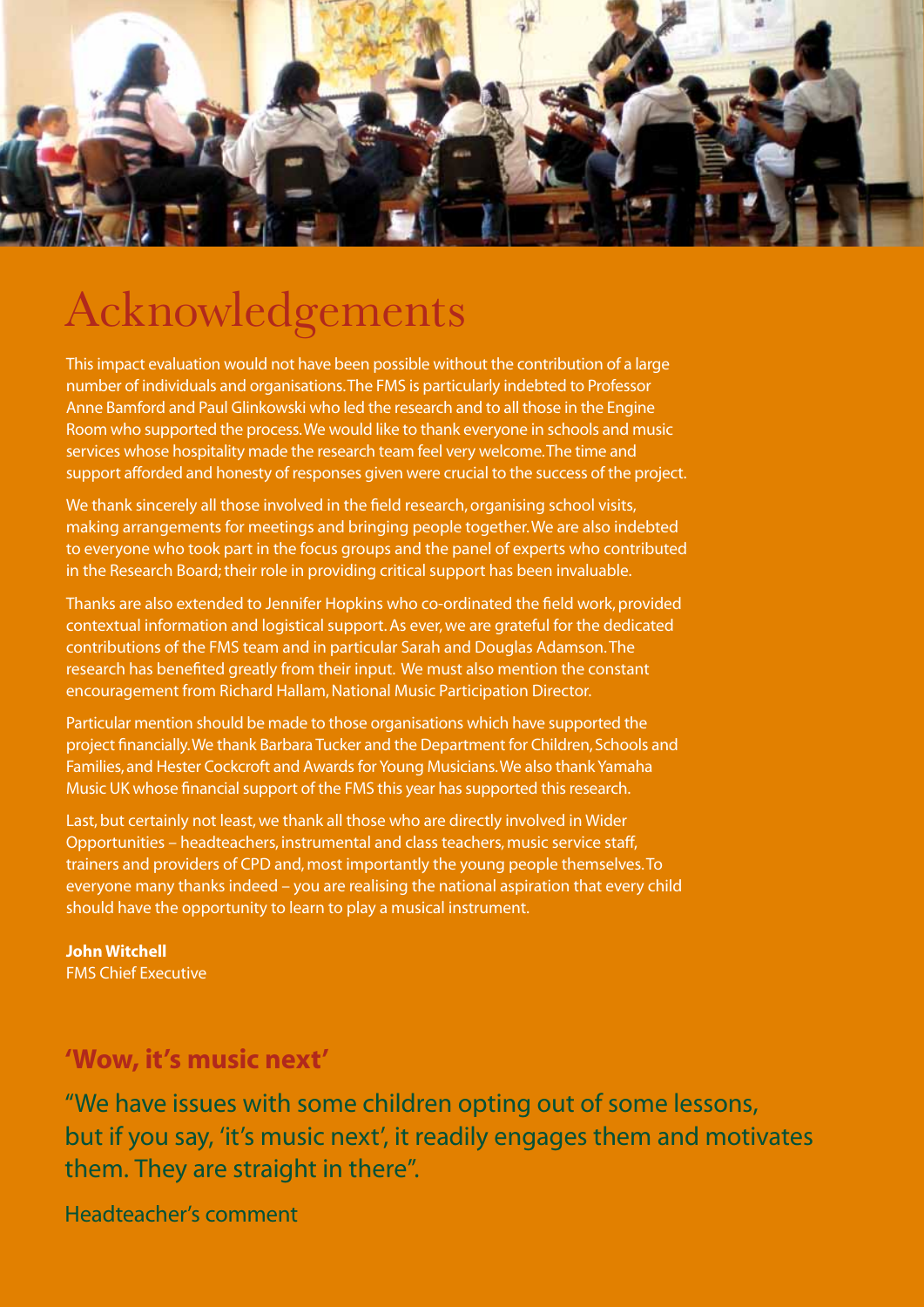### Executive summary

## INTRODUCTION

In 2000, the Secretary of State for Education and Employment announced that 'over time, all pupils in primary schools who wish to will have the opportunity to learn a musical instrument'. In summer 2002, six local education authorities were invited by the then Department for Education and Skills (DfES) to participate in pilot programmes to demonstrate how the specialist music instrumental tuition could be developed to involve all pupils in Key Stage Two(KS2). The policy that emerged became known as the 'Wider Opportunities Pledge'.

As members of the Federation of Music Services (FMS), local authority music services throughout England have, since 2007<sup>1</sup>, been engaged in the strategic development and delivery of what subsequently became the Wider Opportunities Programme in Music at Key Stage Two<sup>2</sup> (WO). This programme, funded by the Department for Children, Schools and Families (DCSF) through its Standards Fund Music Grant, addresses the government aim that every child should have the opportunity to learn to play a musical instrument whilst at primary school.

It is intended that WO projects should provide pupils with 'an authentic instrumental experience', preferably for a whole year. The WO programme is usually based on large group or whole class instrumental lessons, though sometimes WO projects have focused exclusively on singing. WO projects are commonly, but not always, run by specialist instrumental tutors, usually working alongside class teachers. Underpinning the WO programme are two key government aspirations:

- **Nationally, by 2011, over 2 million pupils will have had the opportunity to learn a musical instrument for free, for at least one year3 .**
- **By 2011, programmes will be in place that will result in every child having this opportunity during their time in primary school.**

*1 £3 million pounds was given to all local authorities in 2006 with an additional £23 million devolved to schools in 2007.*

*2 Key Stage Two (KS2) is a collective term used to refer to children generally in years 3 – 6 in primary school. Children in KS2 are aged from around 7 –11 years of age. Children with special educational needs may be operating at KS2 in terms of their development but be older or younger in terms of their chronological age or year group.*

*3 This represents over 80% of the total Key Stage 2 school population.*

## Impact Evaluation Method

**In March 2009, the Engine Room, a research unit based at the University of the Arts London (UAL), was commissioned by the FMS to provide objective evidence about the impact of the WO programme.**

**The methods used for data collection included:**

- **Face-to-face interviews with pupils, class teachers, headteachers, school music coordinators, specialist music tutors and music service managers.**
- **Observation of WO sessions and performances in schools (n=56).**
- **A series of eight focus groups comprising different stakeholders who could give feedback on their own experiences and perceptions of the WO programme.**
- **An online survey that all headteachers and/or music coordinators at schools across all local authorities where the WO programme was offered were invited to complete (n=1354 completed or partially completed).**

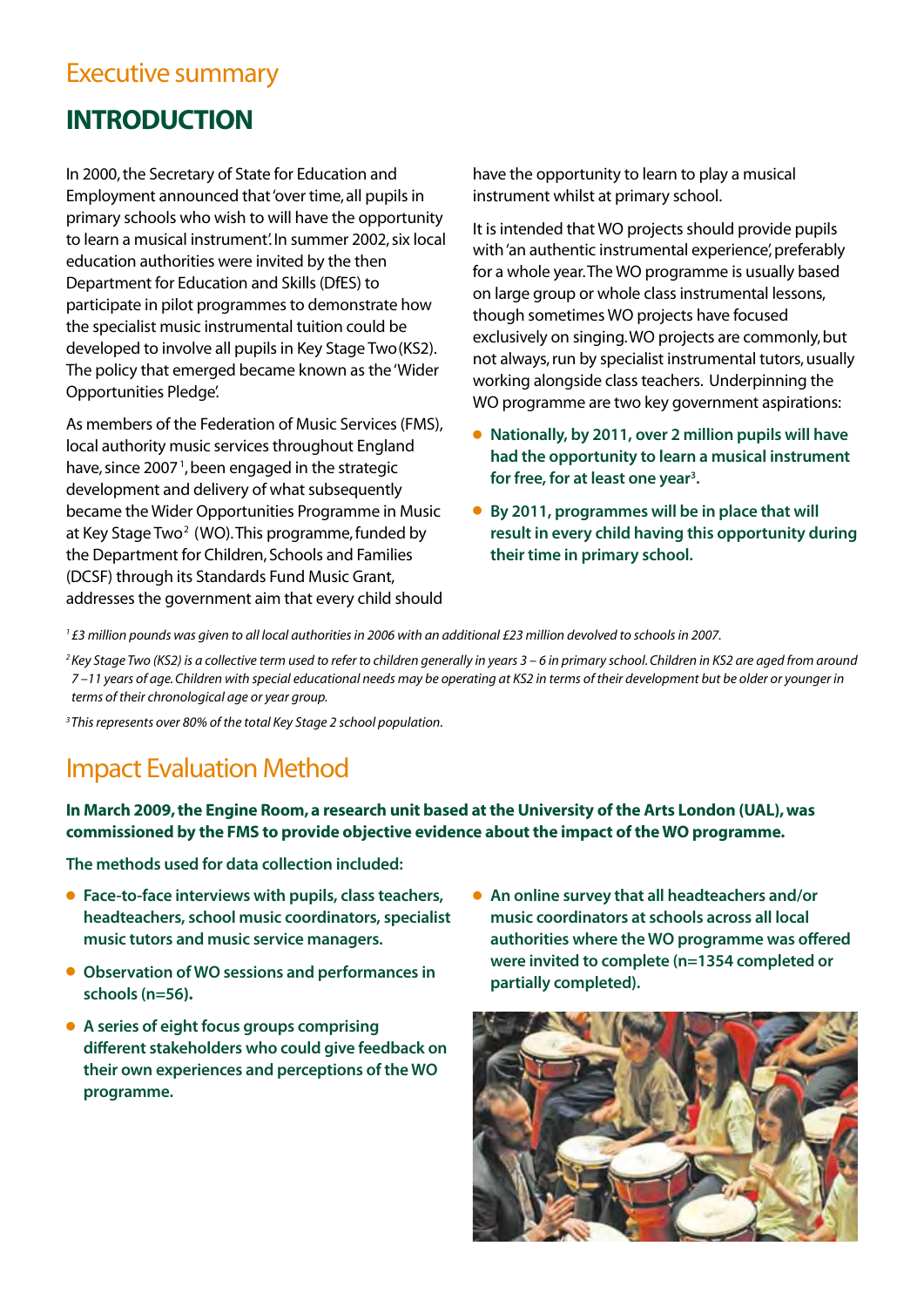The field research was carried out in eight different local authority areas in England: Bolton, Coventry, Derbyshire, Haringey, Newcastle, Oxfordshire, Sheffield and Somerset. The authorities chosen represented the broad range of local authority areas, both geographically and demographically. The music services within the chosen authorities were at different stages of development and had different organisational characteristics and modus operandi, which influenced their delivery of the WO programme in their area. In each of the eight local authority areas, the research

team visited between six and eight KS2 schools. Through a matrix approach it was ensured that a diversity of types and situations of schools was covered.

The research commenced in March 2009 and the data gathering was completed in September 2009. In total, 56 schools were visited during the period 21st May to 8th July 2009 and 328 people were interviewed; a further 41 people participated in focus groups.

## Effect and impact tracking matrix

There are a number of factors that have been identified through international research in arts education (Bamford, 2006) that are consistently associated with high level impact. These have combined to form an 'effect and impact tracking matrix' (EITM) which has been used in this report to organise the analysis of the data and report impact on the pupils, teachers, schools and wider systems affected by the WO programme under the following areas:

- **Personal impact,** such as the development of confidence, aspiration, enjoyment, fun and happiness.
- **Social impact,** such as the fostering or development of networks, collaborations, partnerships and contact webs.
- **c** Cultural impact, such as changes prompted at an organisational level, changes in external perceptions, changes in profile and influence.
- **Educational impact,** such as new knowledge, skills development, conceptual development, professional education, education of the broader field or community.
- **Ethical impact,** such as addressing social problems or minority issues or audiences, promoting changes in attitudes, or contributing to sustainability.
- **Economic impact,** such as value for money, changing spending patterns, income generation.
- **Innovation impact,** such as talent development, the development of new pedagogic techniques, processes or products and the instigation of debates or new discourse.
- **Catalytic impact,** such as flow-on effects, changes in direction, transformations and journeys.
- **Negative loss impact** described things that either had to be sacrificed or else created negative consequences of some other kind that arose as a consequence of WO programme. This includes opportunity costs, talent loss, personal loss, unhappiness, loss of enjoyment, loss of creativity.

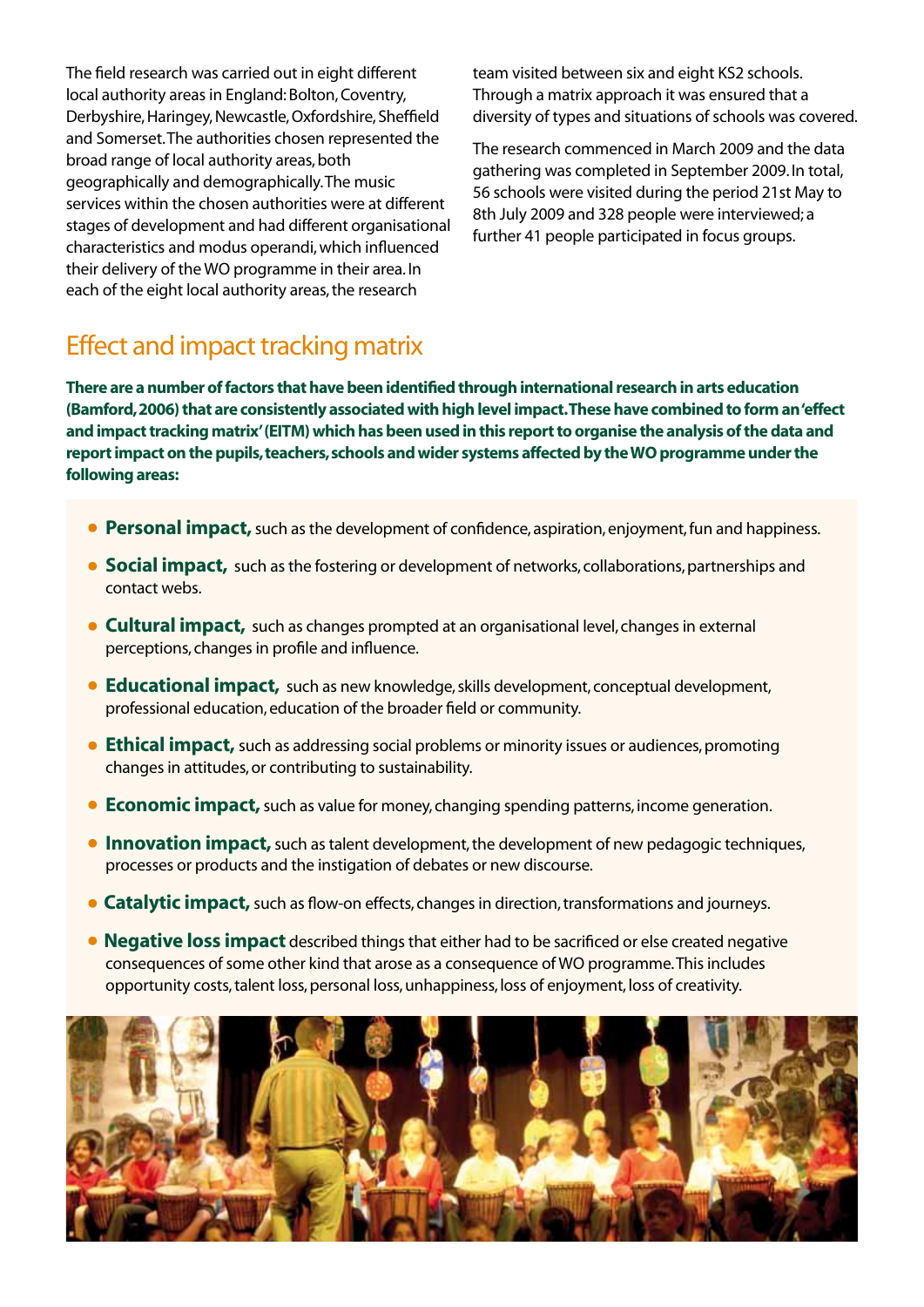## Summary of results

**The overall results of the impact evaluation indicate that the WO music programme is generally of high international standard and receives widespread positive support from pupils, parents, teachers, headteachers and local authorities. Children appeared genuinely happy in most of the lessons and effective lessons were characterised by innovative pedagogy and interesting approaches.**

#### **Best practice**

Successful WO programmes built partnerships between the child, the family, the school and music services. Active partnerships where all stakeholders were involved in shared planning and decision making, were at the heart of best practice. In a number of instances, children could have been more actively involved in decision making with regard to their WO learning. The same could be said of family members, especially the importance of parents, grandparents and carers in supporting and encouraging musical learning.

#### **Interpretation of WO's aims**

There is a diversity of espoused aims of the WO programme that are enacted in the classroom. There are those people who argue that WO is aimed at instrument learning and others who claim that WO is aimed at music learning through the instrument. Within WO practice there was a greater emphasis given in most cases to the enjoyment and experience of making music rather than a strong focus on musical and instrumental skill development. Having said that, the WO programme allowed talent to be identified, nurtured and developed. It is unlikely that these children would have been recognised without the WO programme.

#### **Talent and progression**

While 'one off' arrangements are often made for children that show talent, it is not clear how these connect with broader programmes of talent development in music. In particular, more effort needs to be made to build continuous pathways for instrumental learning, especially between primary and secondary school. Further information could be made available to pupils and their teachers that highlight continuation options and provisions for talented children.

#### **Group lessons**

WO has challenged the value of group lessons over individual lessons for beginner instrumental learning. The experience of the WO music teachers indicates that instrumental skills and knowledge were acquired by the children at approximately the same rate in the WO group lessons as in individual or small group

lessons with targeted students. Some music services offered both WO whole class group learning, combined with more intensive small group 'skillbased' learning, to achieve a balance between the aims of both participation and skill development.

#### **Celebrating success**

Assessment of pupils' learning in WO tended to be based on involvement and interest rather than on knowledge or skills. In successful WO programmes, process and product were clearly linked. Celebratory events such as performances, exhibitions and presentations acted as powerful drivers of quality enhancement and were influential advocacy tools to promote music.

#### **Access**

Accessibility for all is fundamental to the WO programme. There was considerable evidence that WO had successfully brought instrumental music lessons to groups of children who would not otherwise have experienced them. There was clear evidence that WO was both explicitly and implicitly aimed at inclusive practices. WO has allowed children from very diverse backgrounds to learn an instrument.

#### **Special education needs and technology**

While there is excellent practice evident in catering for the needs of pupils with SEN, the WO programmes would benefit from giving greater consideration to diversity amongst WO teaching staff. The WO provisions for children with moderate to severe educational needs showed innovative use of technology, yet the survey results and research visits would suggest that more general WO provisions would be enhanced through greater access to technology and more widespread use of music technology in WO lessons.

#### **Improvements**

The WO programme would be improved through being more open to input and decision making from children and broadening the range of musical styles/ instruments covered. Similarly, more opportunities for the children to attend performances and appreciate instrumental music would enhance their active learning of the instrument.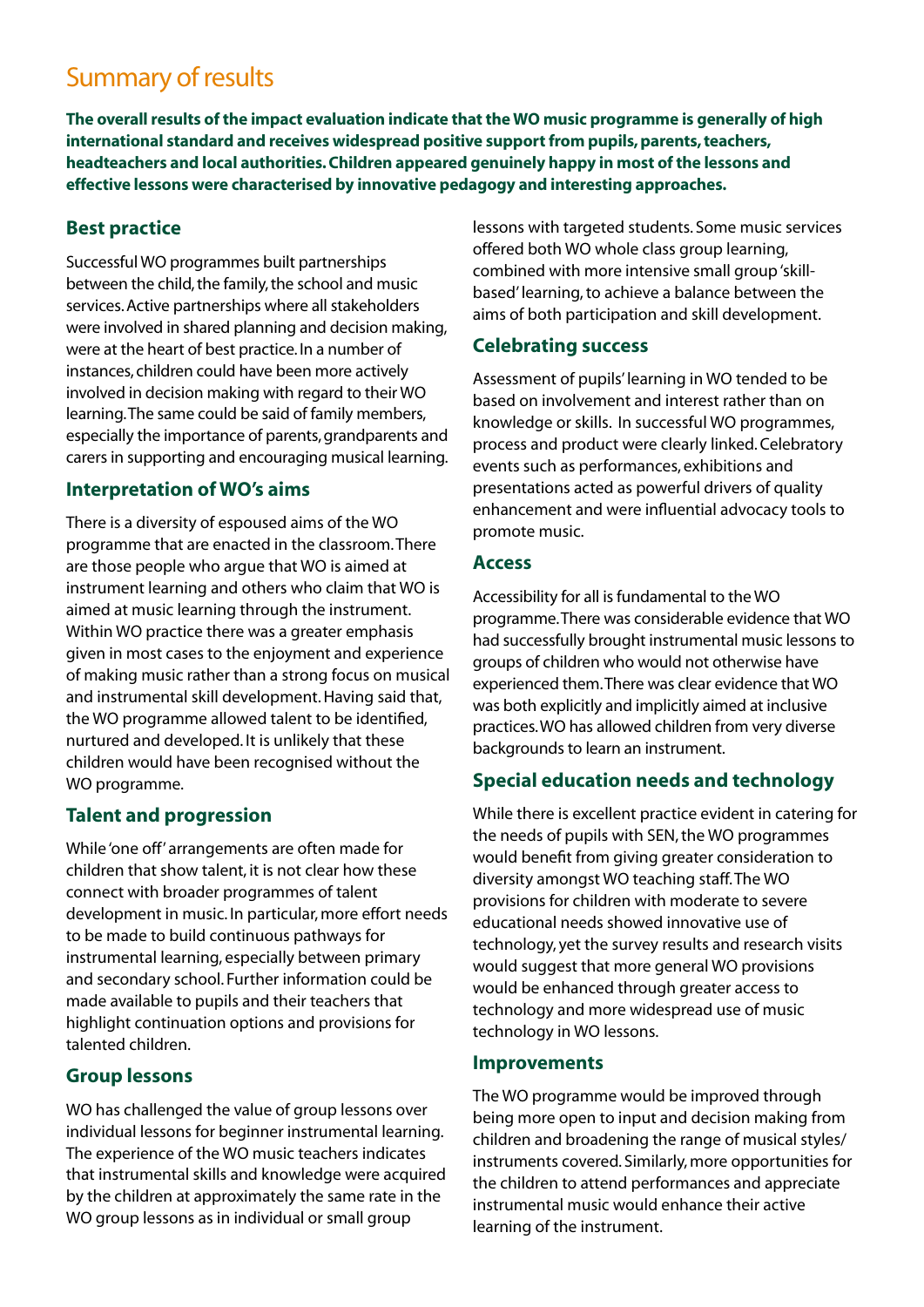#### **Increased motivation to learn the musical instrument**

"*Sometimes we come in from playtime so we can start early" – Pupil*

#### **Acquisition of instrumental knowledge and skills**

"*The large group progress has been very, very good" – Headteacher*

#### **Increased self-confidence**

"*Music gives her confidence. She learns about other cultures, other things, has a better understanding" – Parent*

#### **Raised esteem**

"*So often we have seen increased confidence and self esteem" – Headteacher*

#### **Increased musical confidence**

"*Harry struggles to concentrate but music does his confidence a lot of good; he really shines" – Headteacher*

#### **Enjoyment**

"*It's fun and you learn lots of things" – Pupil*

#### **Pride and achievement**

"*She played it without a flaw; if you could have bottled the look on her face afterwards, it was worth millions" – Teaching Assistant*

#### **Enhanced aspirations**

"*You are raising the aspirations of the children; they are experiencing success" – Headteacher*



#### **Increased empowerment and responsibility**

"*Sometimes it's the children who end up leading the lesson. They take responsibility themselves" – Music Co-ordinator*

#### **Greater respect for their instruments and music**

"*Looking after something precious has been a good learning curve for them" – Headteacher*

#### **Improved behaviour**

"*The class is naughtier in normal class than in music lessons" – Class teacher*

#### **Improved discipline**

"*The kids are more disciplined in that lesson than anywhere else" – Music Co-ordinator*

#### **Improved pupils' school attendance**

"*I feel excited when I know it is music day. I more want to come to school" – Pupil*

#### **A more positive attitude to learning (especially in boys)**

"*The impact WO has had on the boys is particularly marked; they all go for it" – Headteacher*

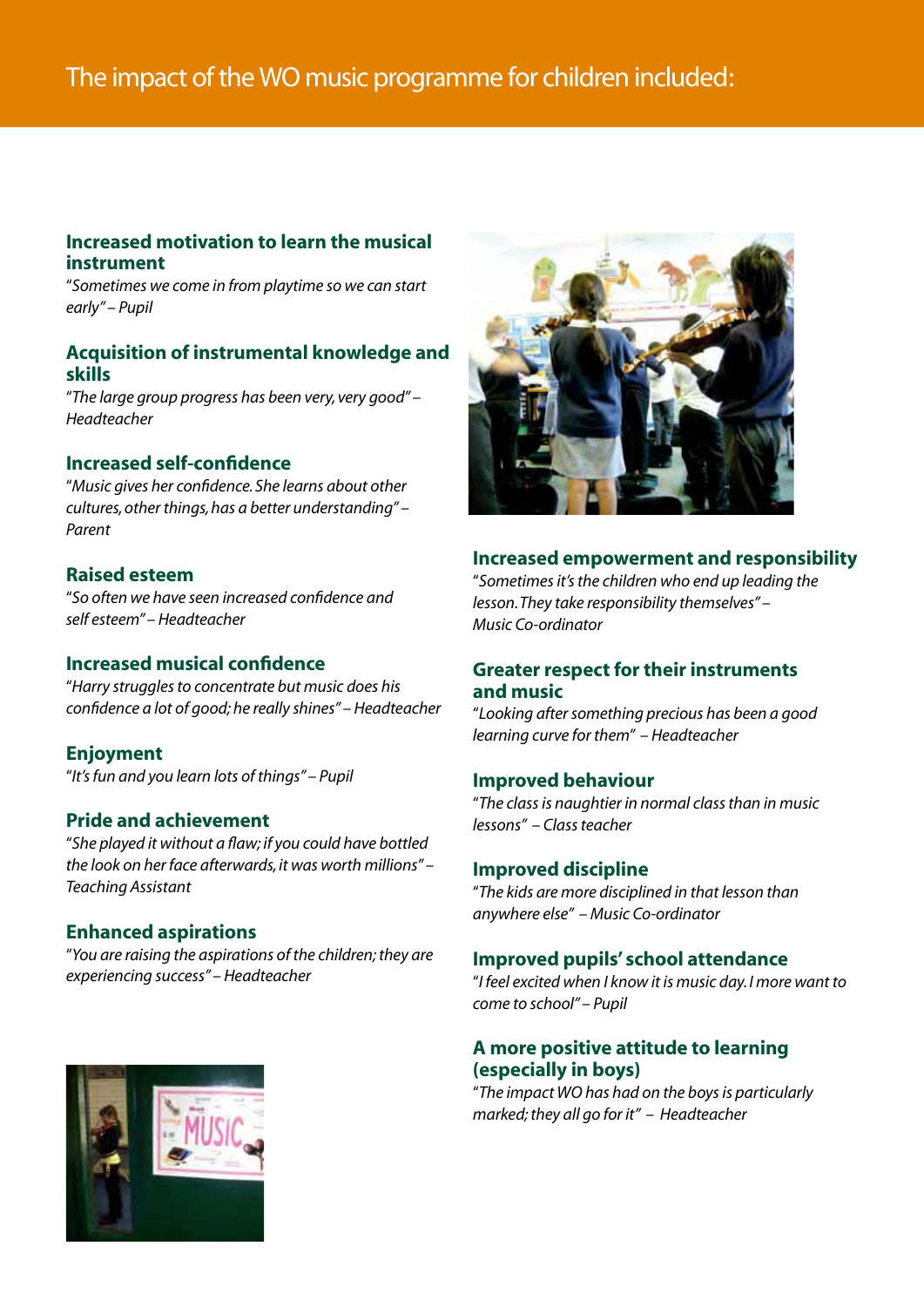#### **More focused and longer during WO lessons**

"*By Christmas they could clearly focus more in other lessons and that in my view is linked to WO" – Headteacher*

#### **Longer intervals of concentration and task perseverance in WO lessons**

"*Learning to concentrate for that amount of time transfers across to other musical activities and outside of music" – Class teacher*

#### **A calming effect on the children, especially those with behavioural needs**

"*A child with ADHD is in another world in music; it was a complete revelation" – Headteacher*

#### **Improved collaborative learning team and work skills**

"*Other children tell us what they know but you don't know. We're quite good now; we were terrible when we started" – Pupil*

#### **Increased children's happiness**

"*That was so fun" – Pupil*

#### **Enhanced instrumental learning**

"*These kids have progressed quicker than some small groups in a nice area" – Music Service Tutor*

#### **In some pupils, their educational development had been accelerated by their involvement in WO**

"*He is a very challenging boy, but the teacher has noticed a vast improvement in all areas since he took WO on, and he wouldn't be the only one" – Headteacher*

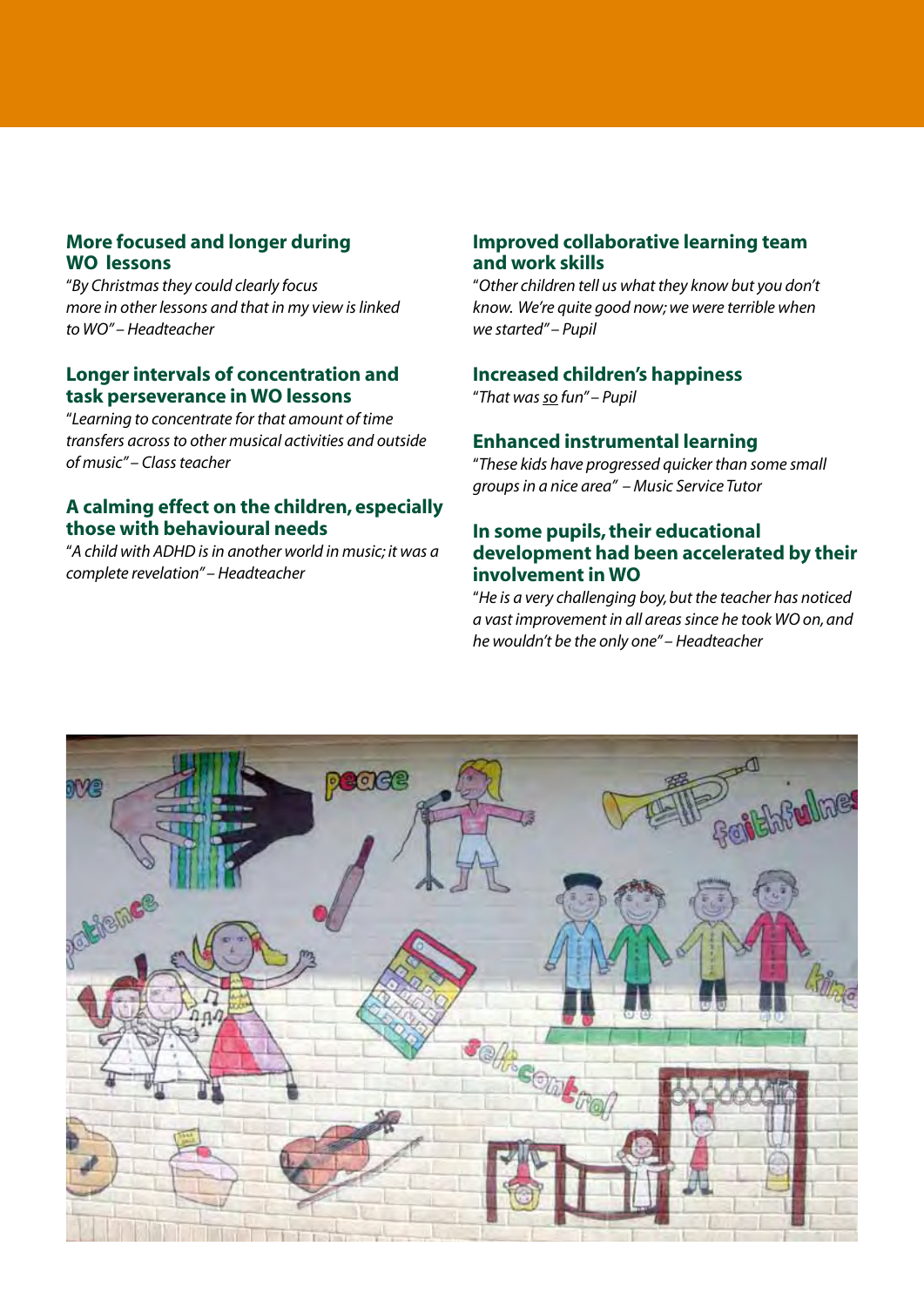#### **Making music more valued in the school**

**"***It's raised the profile of music here. It was way down the list prior to this; now we're really proud of the music" – Headteacher*

#### **Building musical resources in the school**

**"***There is much more music going on in schools now because of the WO resources available" – Headteacher*

#### **A more supportive learning environment**

**"***Arts and music have improved; other activities have started to matter. The school now wants to do more for our children" – Parent*

#### **A more holistic and rounded curriculum**

**"***Ofsted noticed it was going on. We received an 'Outstanding' for curriculum offer" – Headteacher*

#### **Improving the profile of the school**

**"***Parents are proud and they all turn up to concerts; we get good press coverage" – Headteacher*

#### **Boosting recruitment**

**"***Parents said it was something on the plus side that would make them want to send their children to this school" – Headteacher*

#### **Greater parental and family involvement**

**"***Music brings people together. It is as important as studying" – Parent*

#### **Encouragement for schools to form networks and collaborations with other schools**

**"***Three headteachers met yesterday to talk about doing a concert; it's a great chance to develop community profile and links" – Headteacher*

#### **More involvement in community initiatives**

**"***We performed at Victoria Hall… we never knew it would be so good. The mayor was there and all sorts of people. It was brilliant" – Pupil*

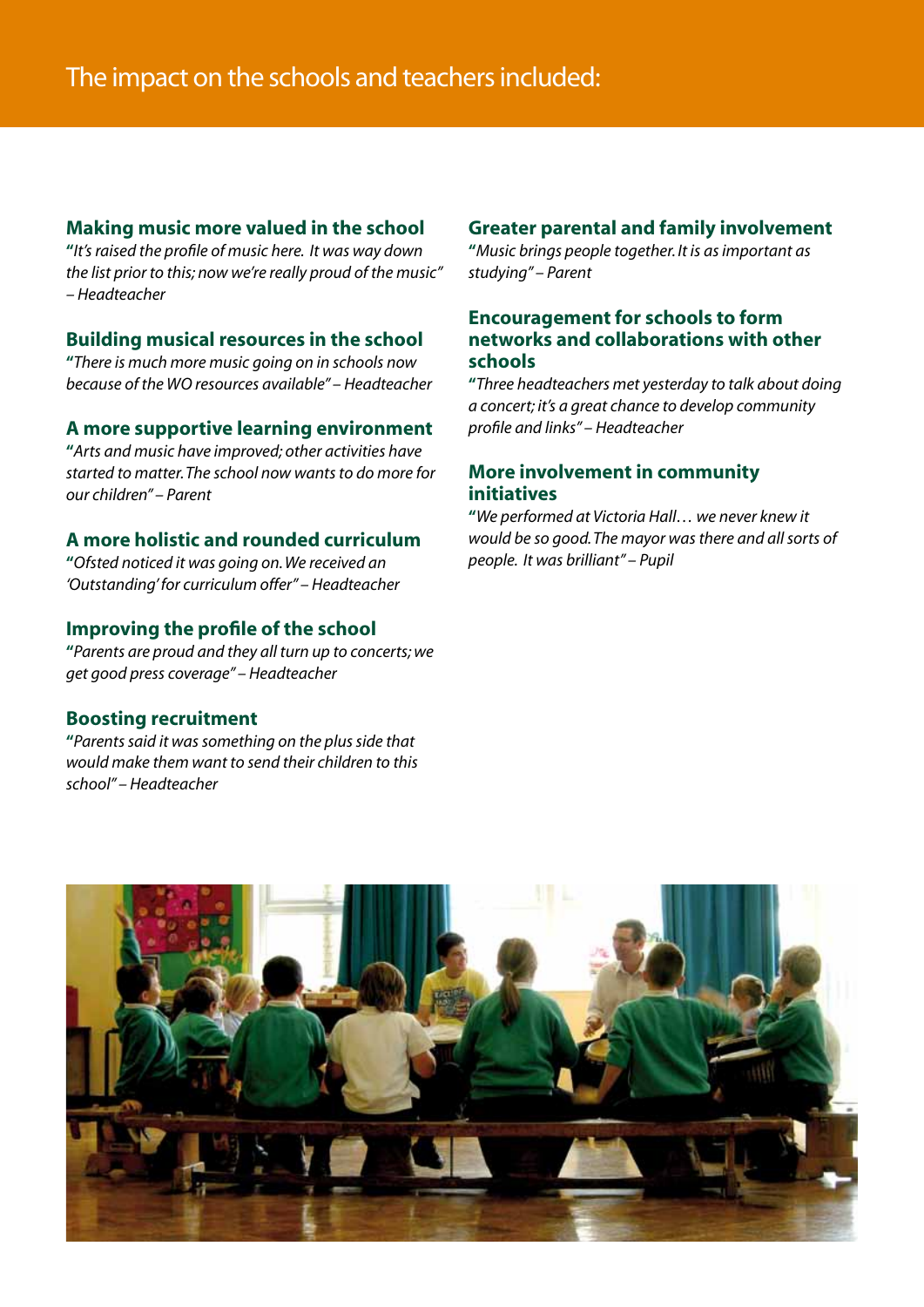

#### **In some schools, WO projects were an important catalyst for change**

**"***WO assisted struggling schools by providing a catalyst for the schools to change direction, turn around their performance and improve the profile and image of their school" – Anne Bamford*

#### **New and enhanced perceptions of some pupils by their teachers**

**"***I took up the saxophone. I was lost and they (pupils) were the experts" – Headteacher*

#### **Assisting schools in special measures to improve school profile and performance**

**"***We were Ofsteded last week – they could see the improvement and I think music has been important to that" – Headteacher*

#### **Assisted schools to highlight their achievement**

**"***The parents left the concert saying how wonderful it was in a jaw drop kind of way… they were absolutely amazed" – Headteacher*

#### **Enhanced general music education**

**"***96% of schools surveyed agreed or strongly agreed that WO had provided instrumental education for those children who would otherwise not receive it" – Schools' Survey*

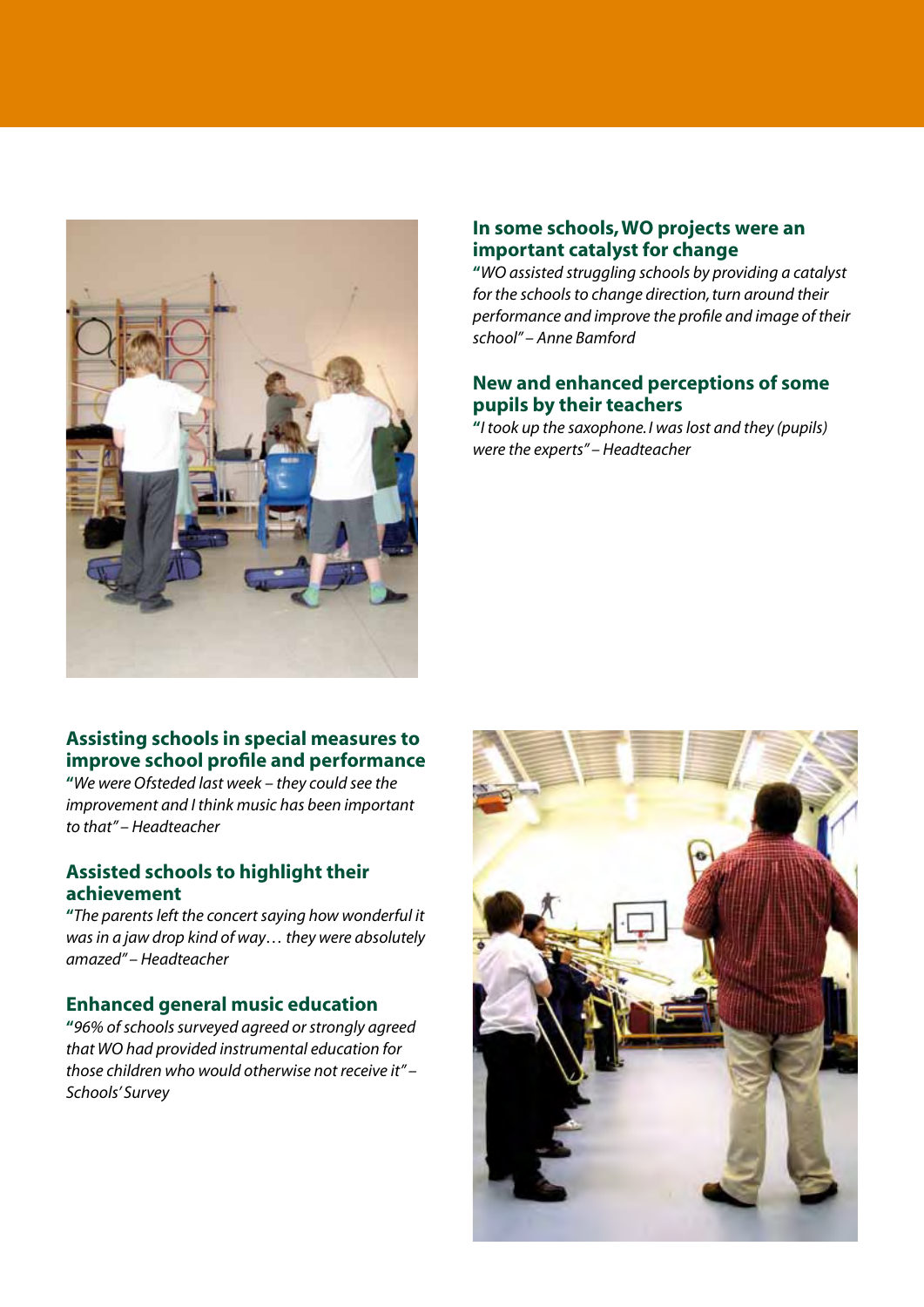## Sustainability into the future

**Initial teacher education for primary teachers does not adequately prepare teachers to feel confident to teach music in the primary school. Despite the ambition that class teachers would receive considerable professional development by participating in WO lessons this has not occurred to the extent that it was initially envisaged.**

Concurrently, there is a shortage of WO music teachers, especially in contemporary guitar and percussion and certain areas have more acute music teacher shortages than other areas. Encouraging greater parity of training and pay and conditions across music services and continued targeted recruitment and training of WO music teachers, especially individuals from diverse backgrounds, would help to alleviate teacher shortages. Most music services offer a period of training and induction to new WO teachers and many services made good use of the national training programme offered by Trinity Guildhall and The Open University.

#### **Paired teaching**

About 50% of the services visited used paired (team) teaching in WO lessons. Despite being considered as best practice in terms of professional learning, budget limitations and decisions meant that paired teaching was becoming less common. Some services have adopted the model of a 'music assistant' or practitioner approach as a lower cost way to support the music services' teachers.

#### **Funding concerns**

While there are generally adequate resources for effective, high quality WO programmes, the financial arrangements vary considerably from one area to the next. It is argued that funding patterns are not always equitable and transparent. Despite the widespread view that WO represented good value for money, there was a major concern about the affordability of the service if the subsidies were removed or reduced.





Many of the teachers, tutors and headteachers interviewed expressed concern that if costs of WO were transferred to parents it would adversely impact on the underpinning principles of a universal offer with general inclusion and access.

There is considerable concern in schools, music services and amongst parents about the sustainability of the WO programme in terms of the ongoing financial commitment from government. Proactive initiatives are being developed to increase the sustainability of music provision in schools and for individual pupils on the back of WO projects, but not in all areas.

#### **Strengthening primary and secondary schools links**

Whilst it was recognised that the target of a 50% continuation rate was challenging, the general consensus expressed in the survey and through the visits and interviews suggests that there were many complementary success indicators that were important. Concurrently, definitions of continuation and progression differ from one setting to the next making accurate measurement of progression rates difficult. In particular, better progression pathways of instrumental learning need to be forged between primary and secondary schools.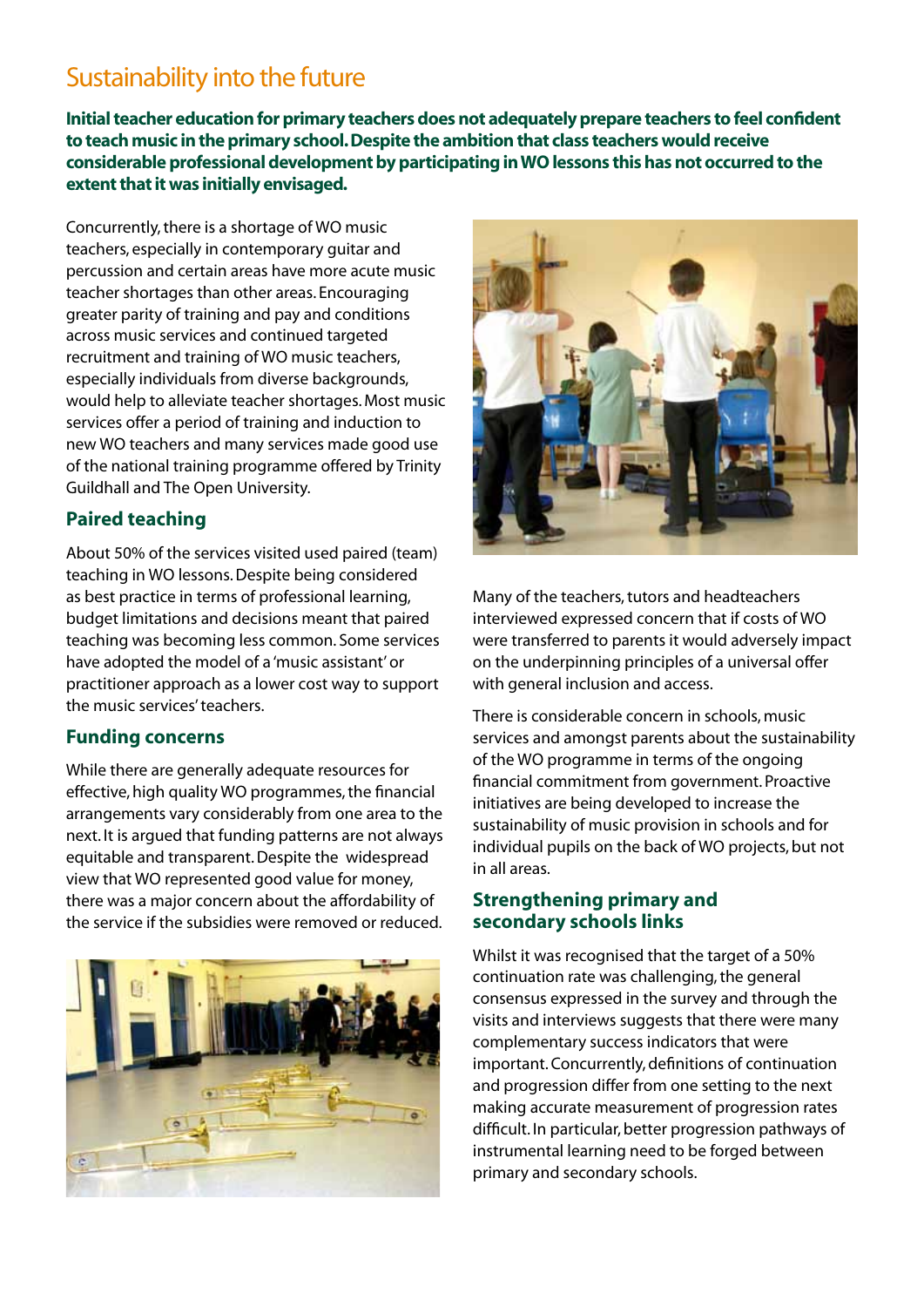## Recommended areas for further development

#### **1. Children and community involvement**

- **1.1** While there have been some examples of WO leading to greater parental and community involvement, further development in this area would benefit the WO programme
- **1.2** Planning and programming of WO should be more open to input and decision making from children

#### **2. Quality and sustainability**

- **2.1** Partnership between the school and their music service should be strengthened through more collaborative planning and shared delivery
- **2.2** More opportunities should be made available for the children to attend performances and appreciate instrumental music linked to their active learning of the instrument
- **2.3** There should be clearer pathways for children in instrumental learning, especially between primary and secondary school
- **2.4** The range and choice of musical styles/instruments covered in WO instrumental learning should be broader
- **2.5** Continued financial and resource commitment to schools and music services is needed to meet the rapid growth in demand for WO music provisions

#### **3. Teacher development**

There should be:

- **3.1** More attention to recruiting and training WO music teachers from diverse backgrounds
- **3.2** Continued practice-focused professional development for both music services' teachers and tutors and class teachers
- **3.3** More direct engagement and participation from some class teachers in the WO programme
- **3.4** Strategic targeting towards broader improvement in initial teacher education for class teachers
- **3.5** Encouraging greater parity of training and pay and conditions across music services

*The full report is available as a PDF file on the FMS website: www.thefms.org*